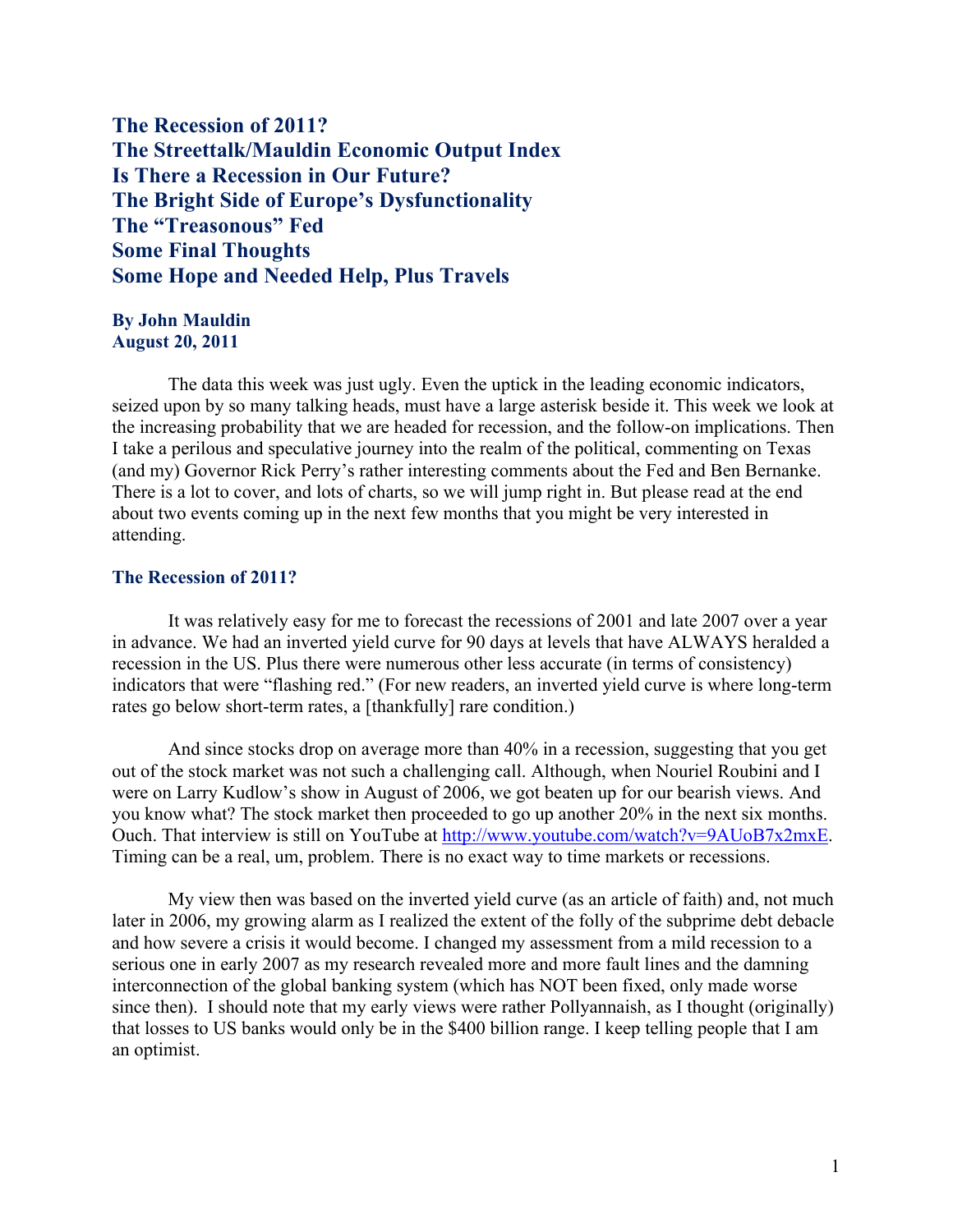With the Fed artificially holding down rates on the short end of the curve, we are not going to get an inverted yield curve this time, so we have to look for other indicators to come up with a forecast for the US economy. We grew at less than  $1\%$  in the first half of the year. That is close to stall speed. And that was with a full dose of QE2! So now, let's look at a series of charts that cause me to be very concerned about the near-term health of the economy. Then we turn to Europe and problems compounding there.

# **The Streettalk/Mauldin Economic Output Index**

Last year I was having a discussion with Lance Roberts of Streettalk Advisors in Houston about how to build an indicator that might give us a clue as to the direction of the economy. Most indicators use one or two data points and thus can be suspect.

For instance, the Philly Fed Economic Index went from 3.2 in July to -30.7 in August, helping to tank the market. Almost every subcomponent (new orders, employment, etc.) was not just down but negative. This was truly a shocker. You can see the gory details at http://www.philadelphiafed.org/research-and-data/regional-economy/business-outlooksurvey/2011/bos0811.cfm.

The Empire Index (New York) went from -3.8 to -7.7. The Empire Index suggests that the August ISM manufacturing number will be 49, or in a state of negative growth. The Philly Index suggests a very dismal 42, which if true would suggest we are already in recession. But these are regional indexes.

Now, just for fun, let's look at a combined index that David Rosenberg created from the Philly Index plus the Michigan Consumer Confidence Index. (Those of us old enough can remember Jack Nicholson playing the Joker in *Batman* back in 1989. When Batman escaped with the help of something from his tool kit, Nicholson said, "Where does he get all those wonderful toys?" When I read Rosie's newsletter, I have the same reaction. "Where does he get all those wonderful charts?" He swears he makes them himself. I stand in awe.)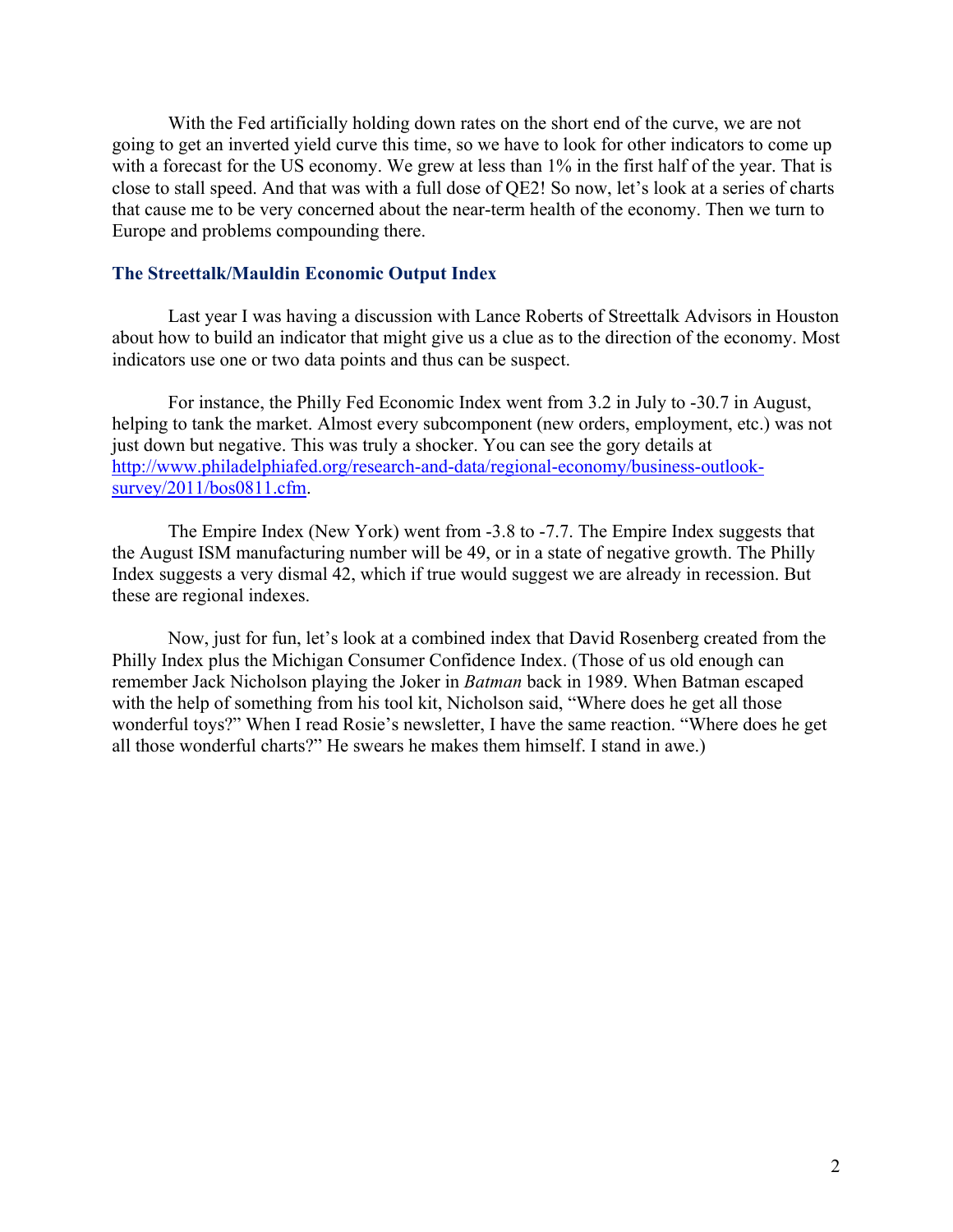## **CHART 3: THE SUM OF ALL FEARS**





Notice that with Rosie's combined index where it is today, we are either at the beginning of a recession or already in one. And the Philly Fed Index is consistent with a 90% chance of a recession.

And that is again consistent with the following chart from Rich Yamarone, which I used last month but that bears looking at again. Rich is chief economist at Bloomberg. (By the way, for Conversation subscribers, I just recorded a powerhouse session with Rich, which will be available as soon as we can get it transcribed.)

#### **Is There a Recession in Our Future?**

I previously wrote, in late July:

"And the last chart is one I had not seen before, and is interesting. Rich notes that if yearover-year GDP growth dips below 2%, a recession always follows. It is now at 2.3%."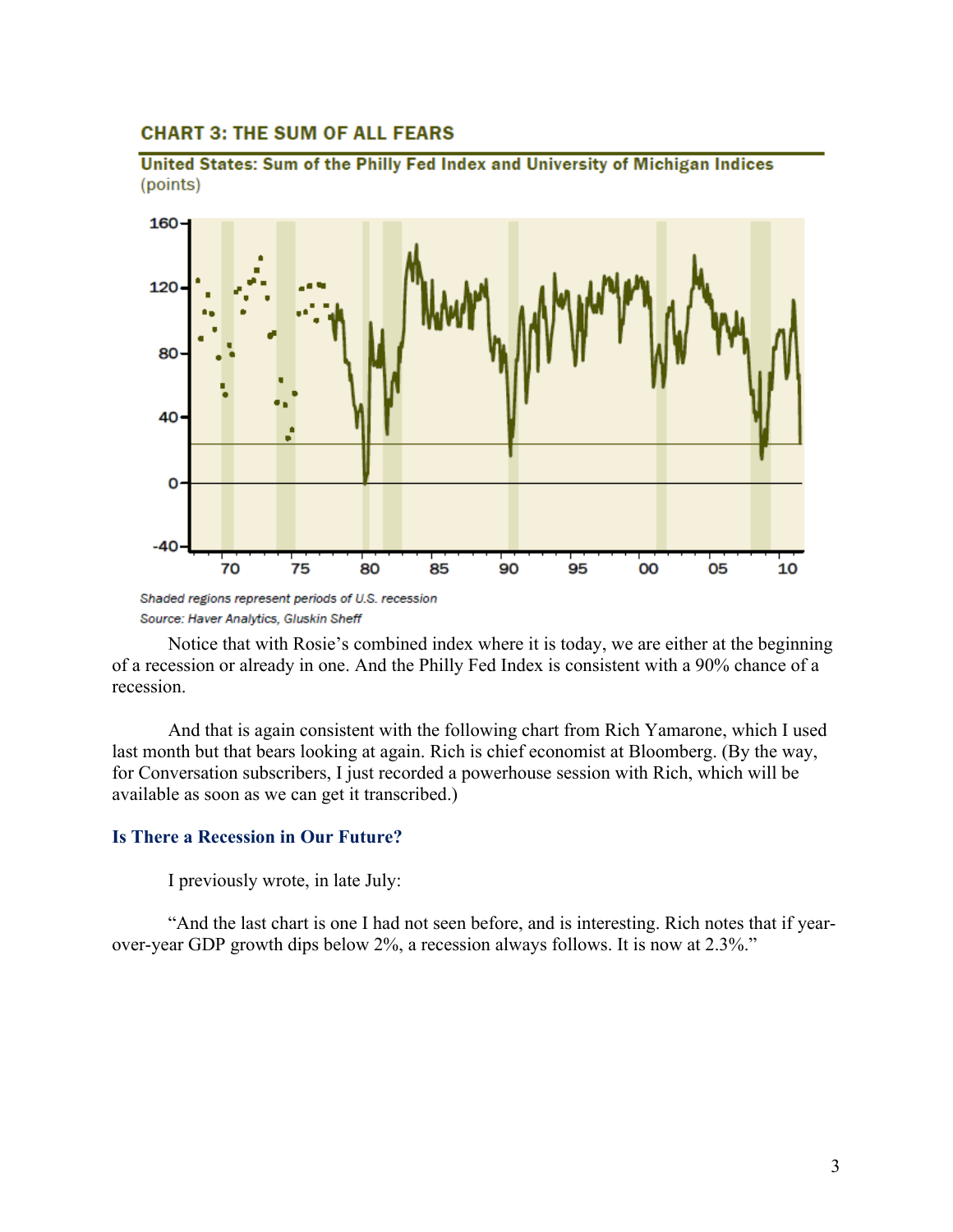# If GDP Dips to 2.0% -- It's Recession Time



Real GDP (Y/Y %)

**BloombergBRIEF** 

Oops. Last week David Rosenberg updated that chart. This from Rosie: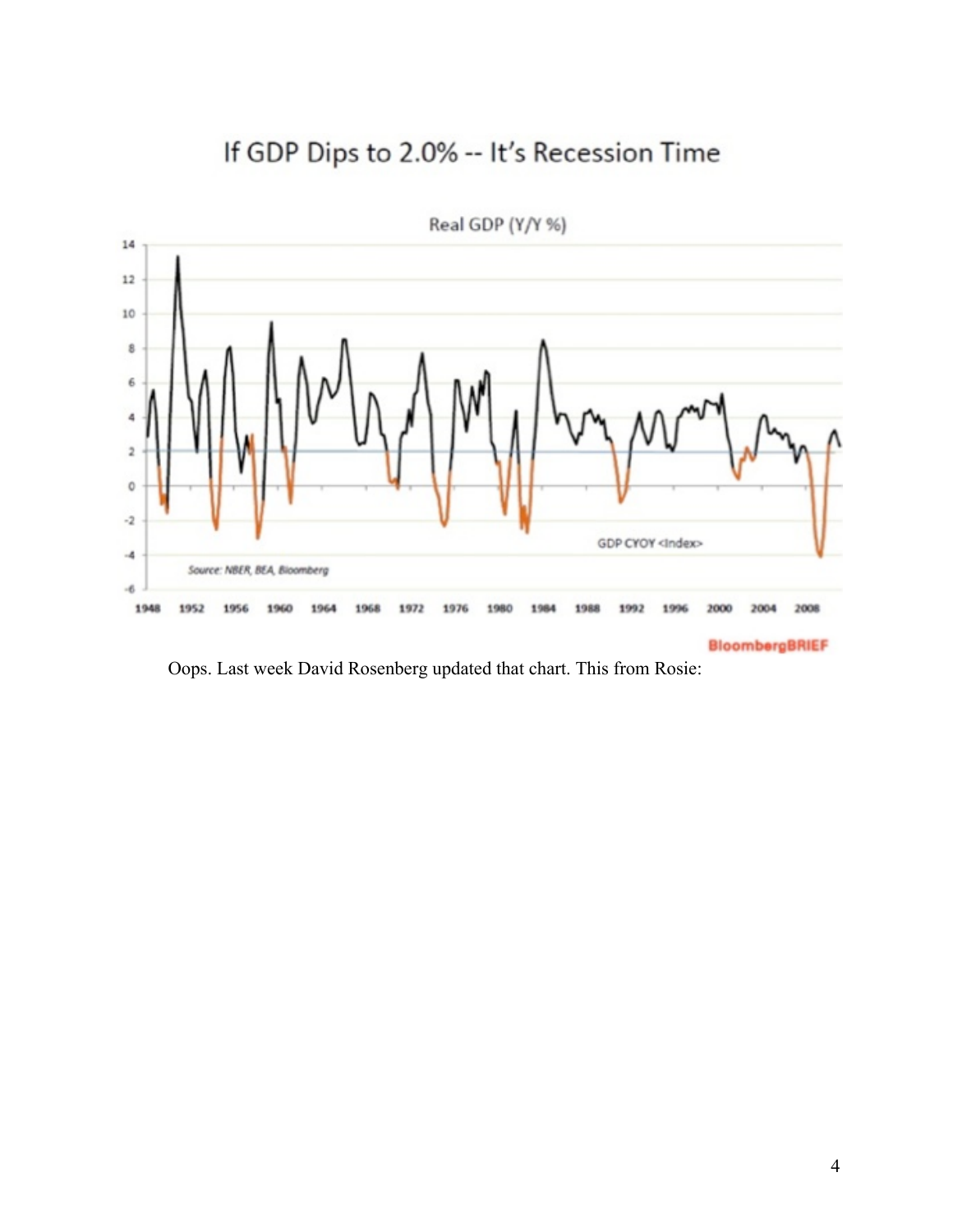# **CHART 3: YOY GDP GROWTH NOW BELOW 1.6% - PAST THE POINT OF NO RETURN?**

**United States: Real Gross Domestic Product** (year-over-year percent change)  $16.$  $12$ 8 -4 -8

Shaded regions represent periods of U.S. recession Source: Haver Analytics, Gluskin Sheff

60

65

70

 $75$ 

55

 $50$ 

If Rich is right, then the next revisions to second-quarter GDP will be down from an already abysmal 1.3%. And the growth in the second half is not going to be all that good for jobs and consumer spending

 $80$ 

85

 $90$ 

95

**bo** 

 $\overline{05}$ 

io

But these are charts of single data points. You can quibble that the Philly Fed could be influenced by something local or that the 1.6% number might be different this time. So Lance Roberts of Streettalk Advisors (with me looking over his shoulder) created an index that combines a number of economic indexes in an effort to build an index that is not subject to single (or double) indicators. The Streettalk/Mauldin Economic Output Index is composed of a weighted average of the following indexes:

Chicago Fed National Activity Index Chicago PMI The Streettalk ISM Composite Index Richmond Fed Manufacturing Survey Philly Fed Survey Dallas Fed Survey Kansas City Fed Survey The National Federation of Independent Business Survey Leading economic indicators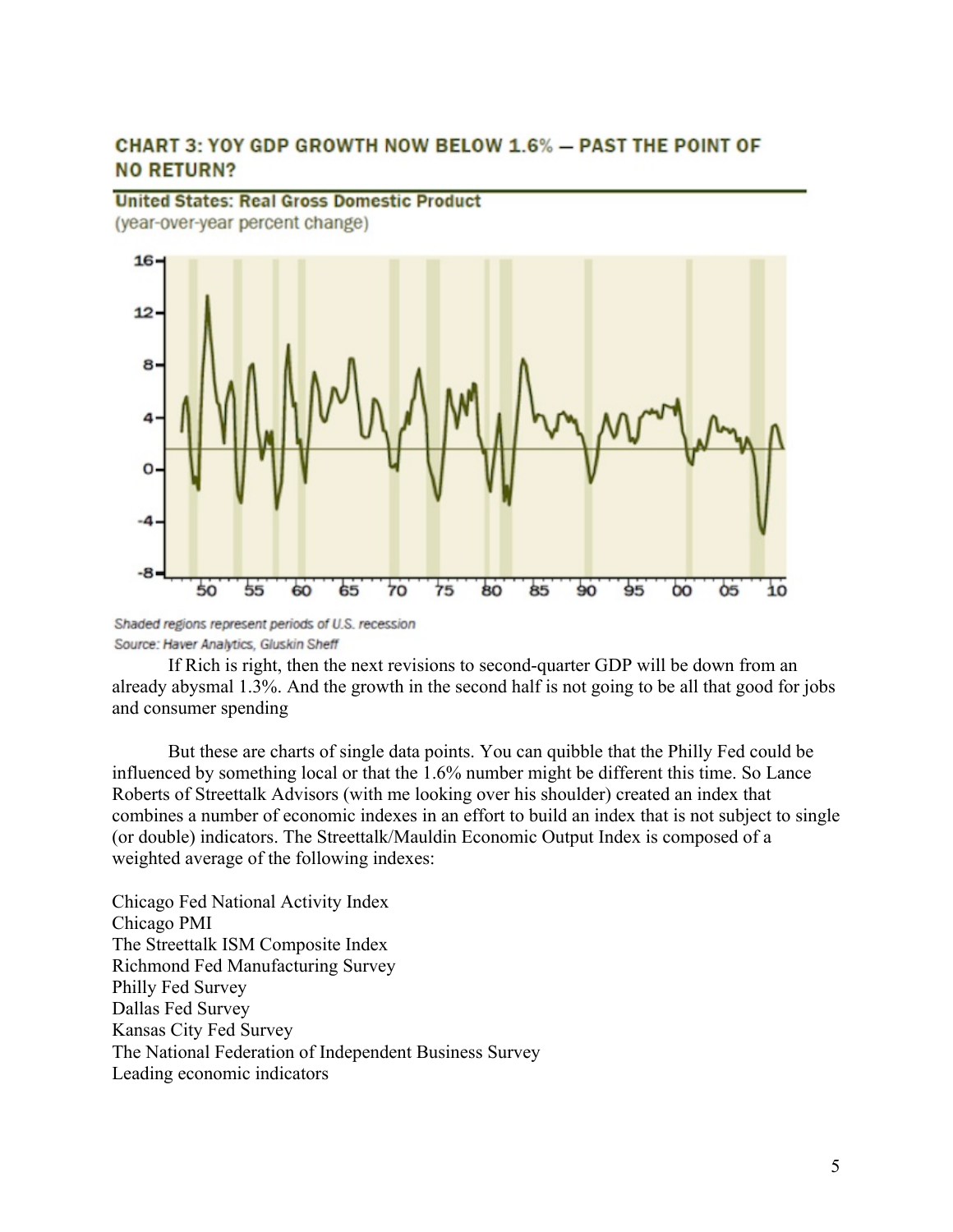Note that there are six regional and national indicators, plus the NFIB survey, which is national. Lance's index is not driven by one region or index or survey. When the combined indicator falls below 30, it has always indicated either that we are in a recession or about to be in one. The chart is overlaid, below, against GDP and LEI (leading economic indicators) – both tend to have a fairly high correlation to our Economic Output Composite Index. And LEI is currently supported by the yield spread and money supply (more on that below).

A few quick notes before the chart. First, note the increases in the index with the onset of QE1 and QE2 and the sharp drops when QE ends. The red at the end of the chart is the recent drop, and it takes us into recession territory. Recessions are indicated by gray bands



Note: I will be speaking at the Streettalk conference on October 14 in Houston, and tickets are currently on sale at www.streettalklive.com. David Rosenberg will also be speaking. They put on a very good conference at a reasonable price.

One last chart from Batman, I mean Rosie. Here he gives us the latest data from Larry Meyer's Macroeconomic Advisers, where they track the real GDP index (inflation-adjusted). It is also in recession territory.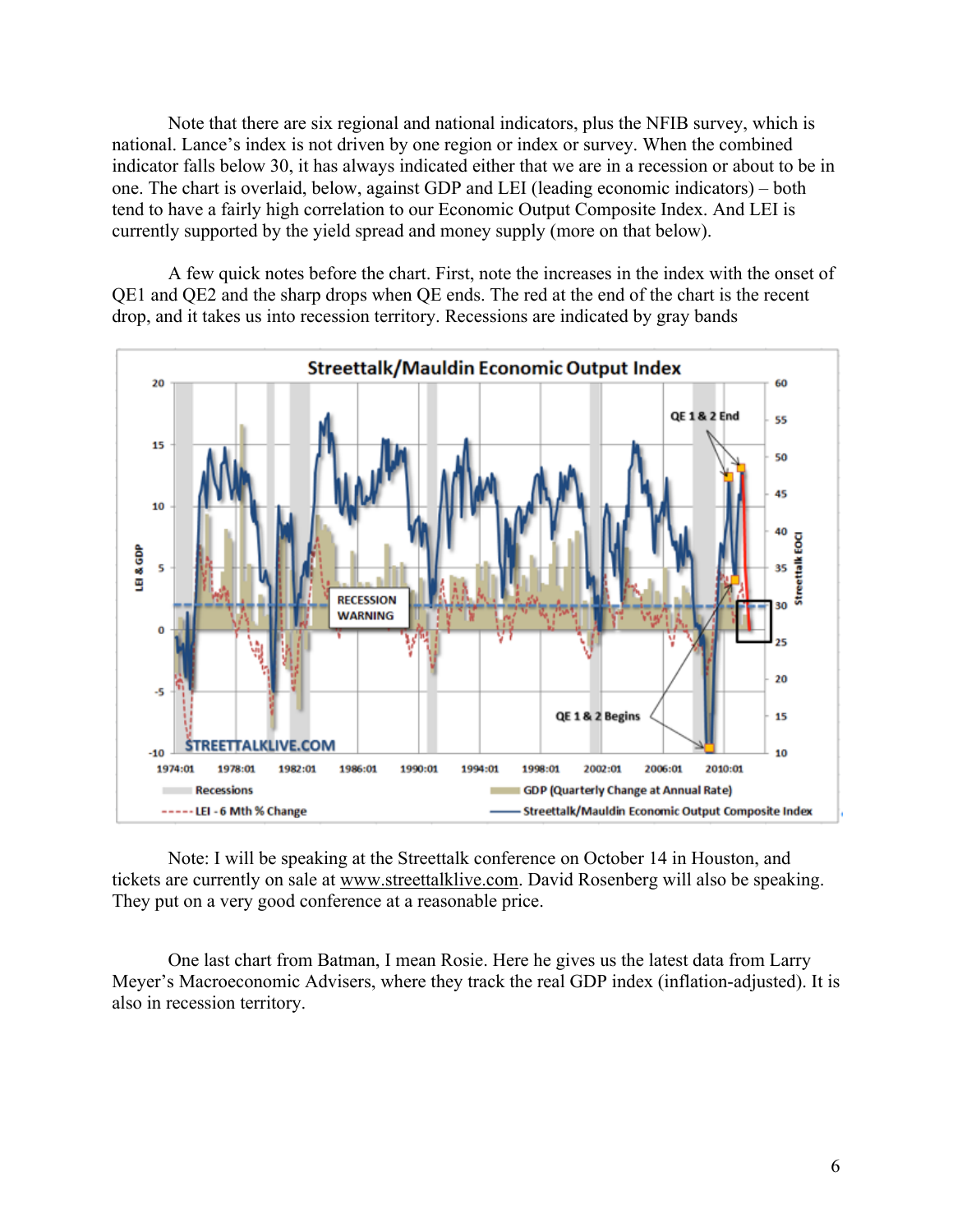# **CHART 6: IS THE U.S. ECONOMY IN RECESSION?**

United States: Macroeconomic Advisers' Monthly Real GDP Index (six-month annualized percent change)



Housing is terrible. Existing-home sales were bad. The inventory for homes for sale grew, even as mortgage rates are at all-time lows. A 30-year mortgage is at 4.15%. It is possible we could see a 30-year mortgage with a "3" handle if we slip into recession. I could go on and on about the negative data, and may do so in future letters, but I will resist writing another book tonight, as we have a few other topics to cover.

## **The Bright Side of Europe's Dysfunctionality**

To say that the government of Europe is dysfunctional is an no-brainer. The bright side is that it makes the US government look slightly better, and that's not saying a lot. This past week Nicholas Sarkozy asked Angela Merkel out, so they could decide what to do about the euro crisis. What they said was, we need yet another eurozone governing body overseeing fiscal debt and promises by governments not to run large deficits – like that has ever worked. And they unequivocally said "non" and "nein" to the idea of eurobonds, which everyone else says is vital if the euro is to survive. Oh, and we will harmonize our tax structures within five years. As if that solves the crisis today. Note to Nick and Angela: the problem is not tax structures, it is debt that cannot be repaid.

Lars Frisell is the chief economist for the Swedish group that regulates that nation's banking system. Yesterday he was quoted as saying: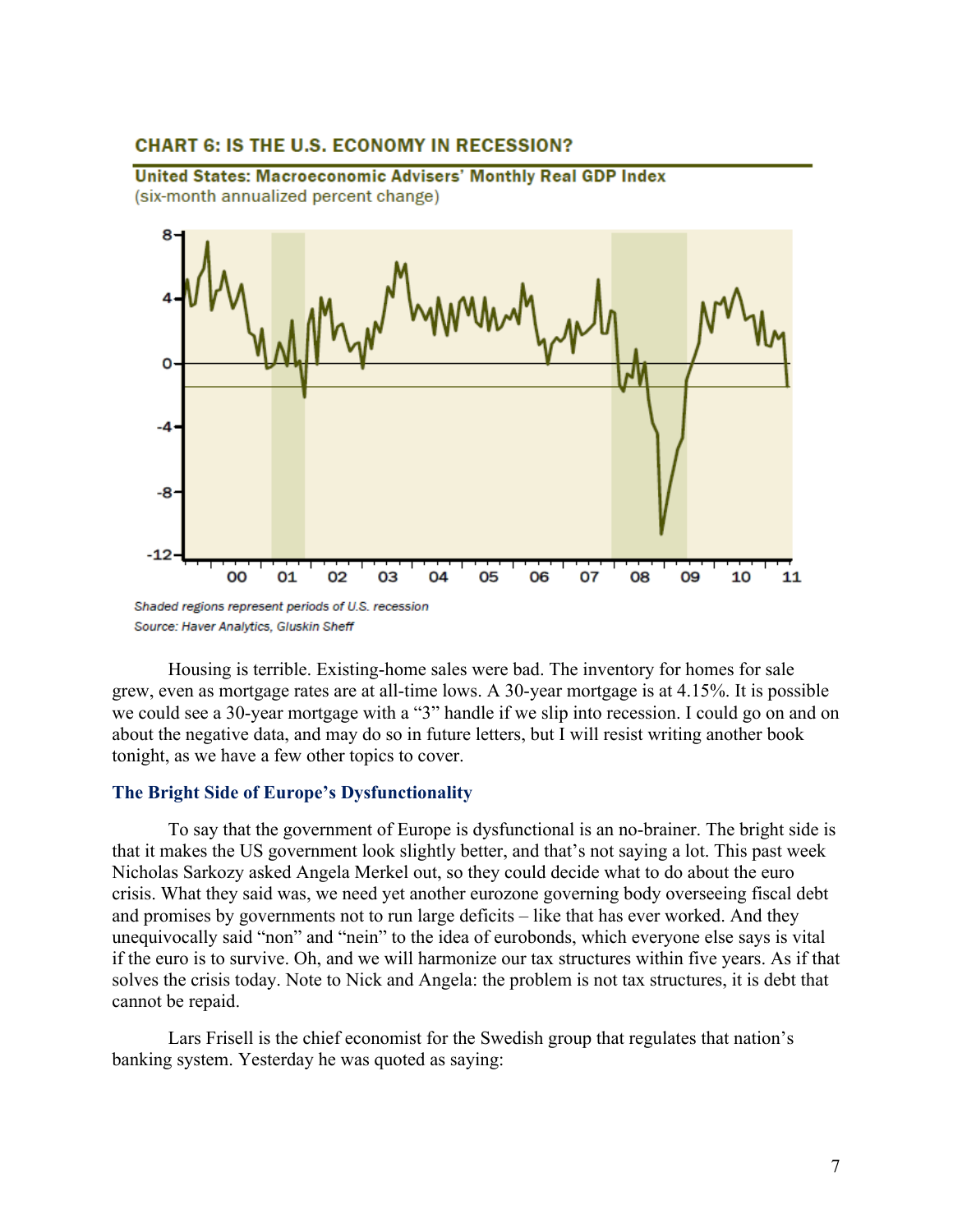"It won't take much for the interbank market to collapse. It's not that serious at the moment, but it feels like it could very easily become that way and that everything will freeze." (hat tip, Art Cashin)

My friend Porter Stansberry wrote today:

"In Europe, the problem is a bit different … and slightly more technical. Most of the debt in Europe is held by the big banks, not the sovereigns. Look at just two French banks, for example. Credit Agricole and BNP Paribas have combined deposits of a little more than 1 trillion euro. But they hold assets of 2.5 trillion euro. Those assets equal France's entire GDP.

"And those are only two of France's banks. Right now, the tangible capital ratios of these banks have fallen to levels that suggest they are probably bankrupt – like UniCredit in Italy and Deutsche Bank in Germany. BNP's tangible equity ratio is 2.85%. Credit Agricole's tangible equity ratio is 1.41%. (UniCredit's is 4.42%, and Deutsche Bank's is 1.92%).

"These banks have long been instruments of state policy in Europe. They've funded all kinds of government projects and favored industries. Making loans is far more popular with politicians than demanding repayment for loans. As a result, these banks are left with nothing in the kitty to repay their depositors. If there's a run on these banks (and there will be), how will they come up with money that's owed?"

I totally agree (although Porter is wrong about US debt). If there is a sovereign debt credit crisis in Europe, it is entirely possible that 80% of Europe's banks will be technically insolvent, depending on the level of the crisis. Frisell could be eerily prescient. We gave them subprime; they may pay us back with their own crisis and in spades, as Dad used to say.

I really need to do a whole letter on Europe again soon. The next real crisis in Europe that is not bought off with yet more debt will push the world into recession. It is that serious. That is why the ECB keeps ignoring its charter and taking on bank debt and buying sovereign debt they know will be marked down.

The entire world economy now swings on the German voters and whether they will take on all of Europe's debt, risking their own AAA status and putting themselves at serious risk. Supposedly, Finland wants collateral from Greece if it contributes its portion of a guarantee. Think every other country will not want some of that action? I simply do not have the space to go into it tonight, but this is VERY serious. Maybe next week. And just as I was getting ready to hit the send button, economy.com sent me an email entitled "**Article:** Europe's Leaders Know the Way but Lack the Will, by Tu Packard. **Summary:** The stability facility lacks credibility."

That more than sums it up. Dysfunctional indeed.

We now need to turn to Governor Perry, our newest candidate for president.

## **The "Treasonous" Fed**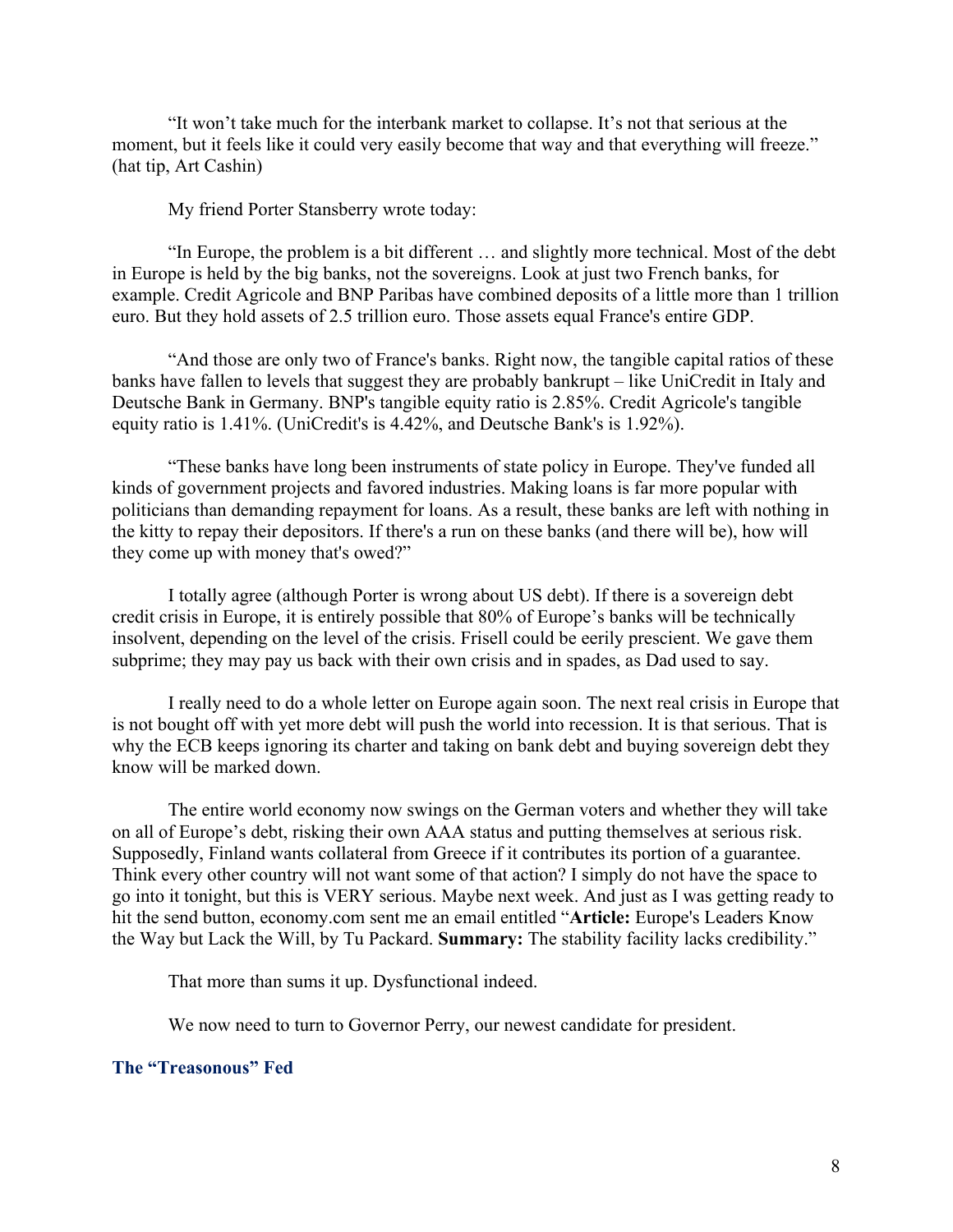I have been asked many times what I think about Governor Perry getting into the presidential race. Over six months ago he told me personally there was no way he would run, and he was serious when he said it. I believed him. But what I think happened in the interim is that he looked at the field of candidates and said, "I can play in that league." And as long as he can keep from making any more gaffs like he did with his Fed comments, he can indeed play in the current field. He has the charm of being plainspoken and blunt, and that might just play well this year. Whether the country is ready for another Texan is a different question.

(Sidebar: my personal bet is that there are at least two and possibly three other potential candidates who would be taken seriously if they got into the race. They, too, have got to be saying, "Is this all I'm up against? I can play in this league. In fact, I might just be the MVP." The lure of the presidency is a powerful one. My bet is we have not seen the final field of candidates. And it is not impossible that a challenger emerges on the Democratic side as well. Obama's poll numbers, even among Democrats, are not good. This is a very interesting political year and as wide open as I can remember.)

But however injudicious Perry's actual remarks were, he is right to call into question Fed actions. Why do I as your humble analyst get that right and politicians don't? Let me be clear. I want a VERY independent Fed. I do not want Congress or the President dictating Fed policy. I do not like Senators holding up Fed nominations for political gain, whether it was Dodd fighting Bush over his nominees or current GOP senators fighting Obama over his. That is simply wrong in every way. But I think Fed actions are fair game for comment and disagreement. And I agree with Perry that QE2 was not helpful. It was not very wise policy – but that is a long way from "treasonous." Let's see if the electorate gives him a "mulligan" on that comment.

**Think about this. The Fed announced this week that it would extend low rates until 2013. They are practically pushing people into higher-risk assets in a search for yield, at PRECISELY the time we may be slipping into recession, which will put those assets at their highest risk. I think this could end in tears and land those who are close to retirement in even worse shape.** 

Note to Governor Perry: If you want to learn how to properly criticize the Fed and the US government, go read the last ten speeches of another Texan, Dallas Fed President Richard Fisher (who should be the next Fed chair!). Let's take a look at a few paragraphs from his latest speech, this week (again, hat tip Art Cashin).

"I have spoken to this many times in public. Those with the capacity to hire American workers―small businesses as well as large, publicly traded or private―are immobilized. Not because they lack entrepreneurial zeal or do not wish to grow; not because they can't access cheap and available credit. Rather, they simply cannot budget or manage for the uncertainty of fiscal and regulatory policy. In an environment where they are already uncertain of potential growth in demand for their goods and services and have yet to see a significant pickup in top-line revenue, there is palpable angst surrounding the cost of doing business. According to my business contacts, the opera buffa of the debt ceiling negotiations compounded this uncertainty, leaving business decision makers frozen in their tracks.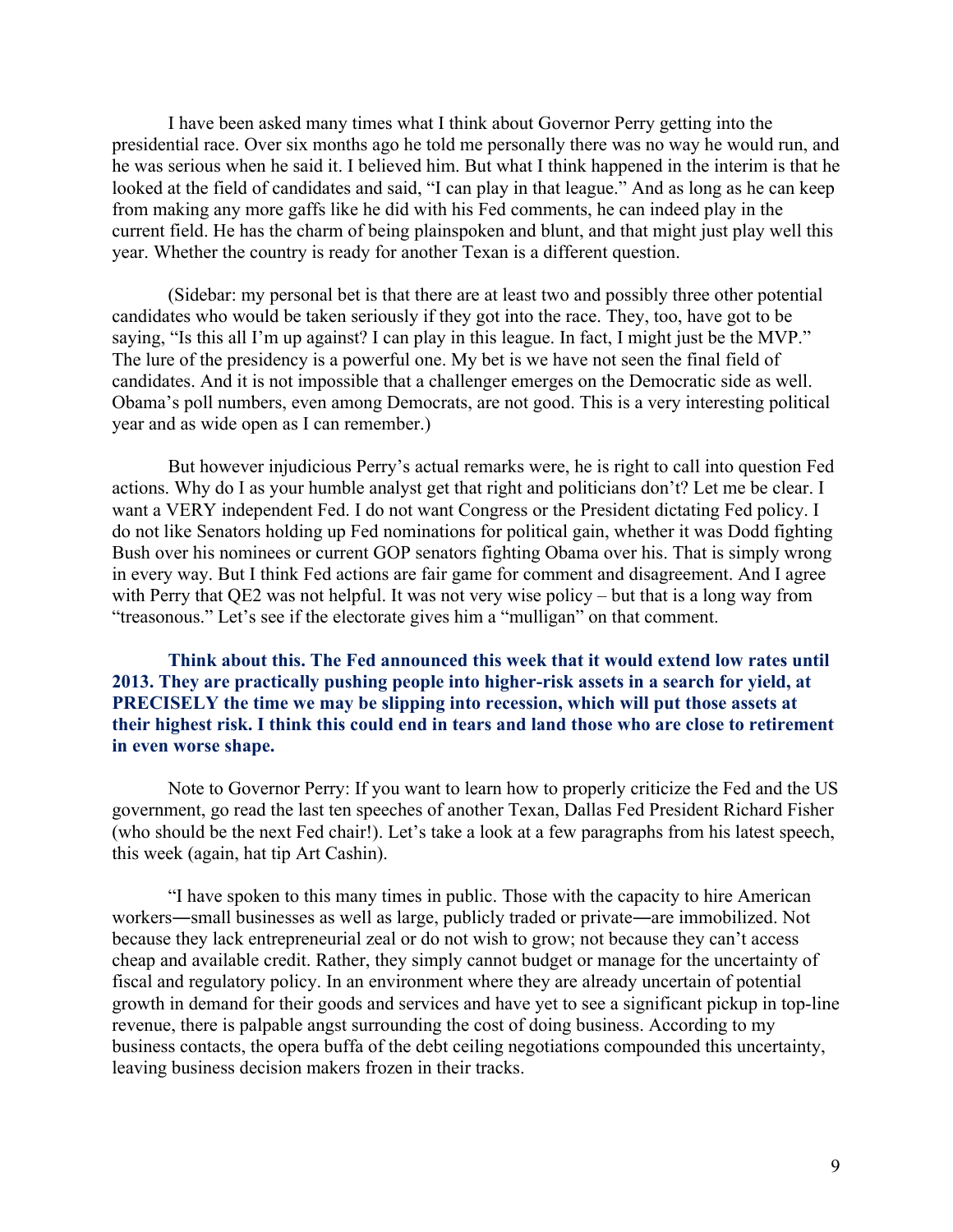{Mauldin note: Opera buffa (Italian; plural, opere buffe) is a genre of opera. It was first used as an informal description of Italian comic operas variously classified by their authors as 'commedia in musica.' Us Texans have our literary abilities.}

"I would suggest that unless you were on another planet, no consumer with access to a television, radio or the Internet could have escaped hearing their president, senators and their congressperson telling them the sky was falling. With the leadership of the nation―Republicans and Democrats alike―and every talking head in the media making clear hour after hour, day after day in the run-up to Aug. 2 that a financial disaster was lurking around the corner, it does not take much imagination to envision consumers deciding to forego or delay some discretionary expenditure they had planned.

"Instead, they might well be inclined to hunker down to weather the perfect storm they were being warned was rapidly approaching. Watching the drama as it unfolded, I could imagine consumers turning to each other in millions of households, saying: 'Honey, we need to cancel that trip we were planning and that gizmo or service we wanted to buy. We better save more and spend less.' Small wonder that, following the somewhat encouraging retail activity reported in July, the Michigan survey measure of consumer sentiment released just recently had a distinctly sour tone.

"Importantly, from a business operator's perspective, nothing was clarified, except that there will be undefined change in taxes, spending and subsidies and other fiscal incentives or disincentives. The message was simply that some combination of revenue enhancement and spending growth cutbacks will take place. The particulars are left to one's imagination and the outcome of deliberations among 12 members of the Legislature.

"Now, put yourself in the shoes of a business operator. On the revenue side, you have yet to see a robust recovery in demand; growing your top-line revenue is vexing. You have been driving profits or just maintaining your margins through cost reduction and achieving maximum operating efficiency. You have money in your pocket or a banker increasingly willing to give you credit if and when you decide to expand.

"But you have no idea where the government will be cutting back on spending, what measures will be taken on the taxation front and how all this will affect your cost structure or customer base. Your most likely reaction is to cross your arms, plant your feet and say: 'Show me. I am not going to hire new workers or build a new plant until I have been shown what will come out of this agreement.'

"Moreover, you might now say to yourself, 'I understand from the Federal Reserve that I don't have to worry about the cost of borrowing for another two years. Given that I don't know how I am going to be hit by whatever new initiatives the Congress will come up with, but I do know that credit will remain cheap through the next election, what incentive do I have to invest and expand now? Why shouldn't I wait until the sky is clear?'"

You can read the whole speech at http://www.dallasfed.org/news/speeches/fisher/2011/fs110817.cfm. In addition to his reasoning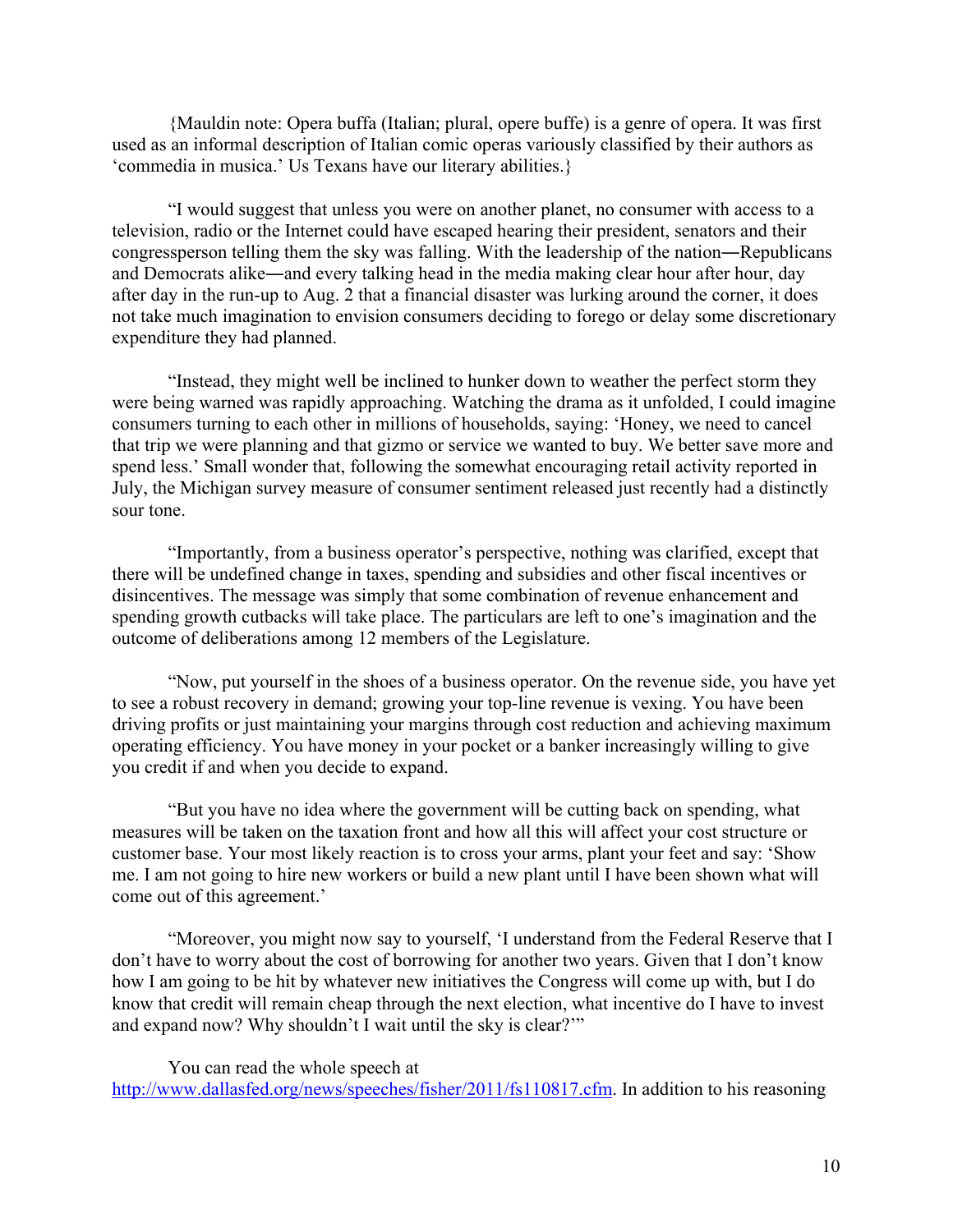for his latest dissent at the Fed, Fisher also goes into detail about the Texas job-growth machine, which is what Perry will be touting.

Again from Art Cashin:

Bullard, of the St. Louis Fed, said "Policy should be set by the state of the economy, not according to the calendar," pointing to the Fed's decision to stand pat until mid-2013.

Next came the Philly Fed's Plosser, who said, "There is a price to be paid" for monetary policy and that the Fed's decision was "inappropriate policy at an inappropriate time."

Now that, Rick, is how to take the Fed to task.

## **Some Final Thoughts**

If we are headed into recession, and I think we are, then the stock market has a long way to go to reach its next bottom, as do many risk assets. Income is going to be king, as well as cash (and cash is a position, as I often remind readers).

If we go into recession, we'll know several things. Recessions are by definition deflationary. Yields on bonds will go down, much further than the market thinks today. And while the Fed may decide to invoke OE3 to fight a deflation scare, the problem is not one of liquidity; it is a debt problem.

It is not unusual for a recession to last a year, which means it could well take us into next summer and election season. And while the NBER (the people who are the "official" recession scorecard keepers) will tell us when the recession started, about nine months after it has, it is unlikely they will give an all-clear before the election.

There is little stomach for more fiscal stimulus. The drive is to cut spending. Fed policy is impotent. Unemployment will rise yet again and tax receipts will fall and expenses related to unemployment benefits will rise, putting further pressure on the deficit. Already, 40 million of our citizens are on food stamps. Wal-Mart notes that shoppers come into their stores late at night on the last day of the month and wait until midnight, when their new allotment of food stamps is activated.

It is hard to see at this moment what pulls us out, other than the blood, sweat, and tears of American entrepreneurs. Fisher is right; the US government should create certainty, create policies to foster new business, and get out of the way.

So, I guess I am going out on a limb, without any help from an inverted yield curve, and saying that we will be in recession within 12 months, if we are not already in one. This will be unlike any recession we have seen, as there is not much that can be done, other than to just get through it as best we can. Sit down and think about your own situation and prepare.